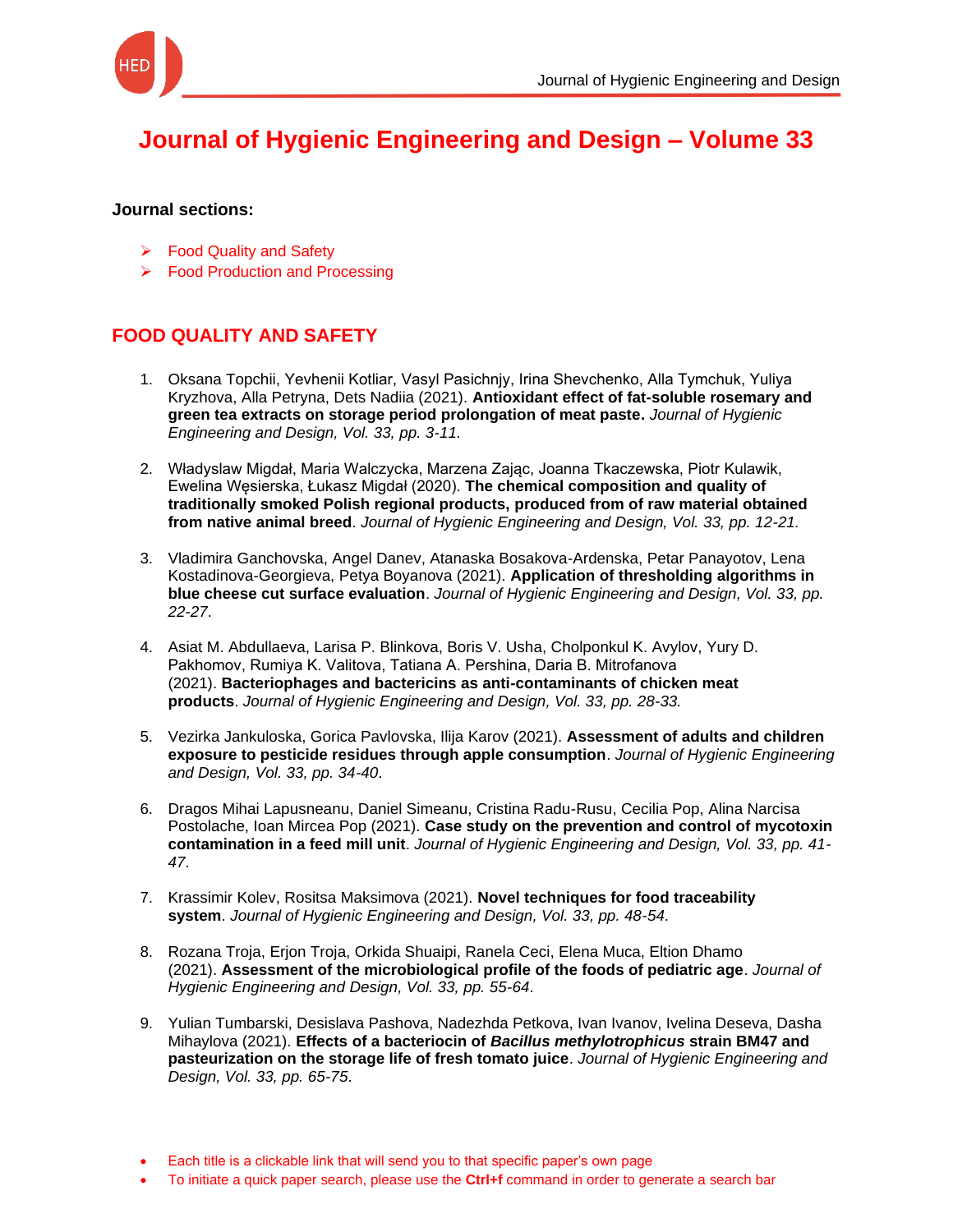

10. [Olga Jokanović, Božidarka Marković, Jelena](https://keypublishing.org/jhed/jhed-volumes/jhed-volume-33-fqs-10-olga-jokanovic-bozidarka-markovic-jelena-miocinovic-slavko-mirecki-2020-technology-and-quality-of-kucki-cheese-traditional-montenegrin-brined-cheese/) Miočinović, Slavko Mirecki (2021). **Technology and quality of Kučki cheese - [traditional Montenegrin brined cheese](https://keypublishing.org/jhed/jhed-volumes/jhed-volume-33-fqs-10-olga-jokanovic-bozidarka-markovic-jelena-miocinovic-slavko-mirecki-2020-technology-and-quality-of-kucki-cheese-traditional-montenegrin-brined-cheese/)**. *Journal of Hygienic [Engineering and Design, Vol. 33, pp. 76-84](https://keypublishing.org/jhed/jhed-volumes/jhed-volume-33-fqs-10-olga-jokanovic-bozidarka-markovic-jelena-miocinovic-slavko-mirecki-2020-technology-and-quality-of-kucki-cheese-traditional-montenegrin-brined-cheese/)*.

## **FOOD PRODUCTION AND PROCESSING**

- 1. [Samir Gharib Hafizov, Gharib Kerim Hafizov \(2021\).](https://keypublishing.org/jhed/jhed-volumes/jhed-volume-33-fpp-1-samir-gharib-hafizov-gharib-kerim-hafizov-2020-effect-of-heat-treatment-and-ph-factor-on-phenolic-components-of-pomegranate-juice/) **Effect of heat treatment and pH factor on phenolic components of pomegranate juice**. *[Journal of Hygienic Engineering and Design, Vol.](https://keypublishing.org/jhed/jhed-volumes/jhed-volume-33-fpp-1-samir-gharib-hafizov-gharib-kerim-hafizov-2020-effect-of-heat-treatment-and-ph-factor-on-phenolic-components-of-pomegranate-juice/)  [33, pp. 87-94](https://keypublishing.org/jhed/jhed-volumes/jhed-volume-33-fpp-1-samir-gharib-hafizov-gharib-kerim-hafizov-2020-effect-of-heat-treatment-and-ph-factor-on-phenolic-components-of-pomegranate-juice/)*.
- 2. [Vladimir Kaishev, Marina Litvinova, Madina Chikatueva, Elena Abakumova, Andrey Khramtsov](https://keypublishing.org/jhed/jhed-volumes/jhed-volume-33-fpp-2-vladimir-kaishev-marina-litvinova-madina-chikatueva-elena-abakumova-andrey-khramtsov-2020-study-of-the-possibility-of-creating-milk-baths-with-phytomineral-complex/)  (2021). **[Study of the possibility of creating milk baths with phytomineral complex and hair](https://keypublishing.org/jhed/jhed-volumes/jhed-volume-33-fpp-2-vladimir-kaishev-marina-litvinova-madina-chikatueva-elena-abakumova-andrey-khramtsov-2020-study-of-the-possibility-of-creating-milk-baths-with-phytomineral-complex/)  shampoo based on hydrolyzed whey**. *[Journal of Hygienic Engineering and Design, Vol. 33, pp.](https://keypublishing.org/jhed/jhed-volumes/jhed-volume-33-fpp-2-vladimir-kaishev-marina-litvinova-madina-chikatueva-elena-abakumova-andrey-khramtsov-2020-study-of-the-possibility-of-creating-milk-baths-with-phytomineral-complex/)  [95-100](https://keypublishing.org/jhed/jhed-volumes/jhed-volume-33-fpp-2-vladimir-kaishev-marina-litvinova-madina-chikatueva-elena-abakumova-andrey-khramtsov-2020-study-of-the-possibility-of-creating-milk-baths-with-phytomineral-complex/)*.
- 3. [Ivelina Ivanova, Milena Dimitrova, Galin Ivanov \(2021\).](https://keypublishing.org/jhed/jhed-volumes/jhed-volume-33-fpp-3-ivelina-ivanova-milena-dimitrova-galin-ivanov-2020-antioxidant-capacity-of-yoghurt-fortified-with-polyphenol-extract-from-strawberry-pomace/) **Antioxidant capacity of yoghurt fortified [with polyphenol extract from strawberry pomace](https://keypublishing.org/jhed/jhed-volumes/jhed-volume-33-fpp-3-ivelina-ivanova-milena-dimitrova-galin-ivanov-2020-antioxidant-capacity-of-yoghurt-fortified-with-polyphenol-extract-from-strawberry-pomace/)**. *Journal of Hygienic Engineering and Design, [Vol. 33, pp. 101-107](https://keypublishing.org/jhed/jhed-volumes/jhed-volume-33-fpp-3-ivelina-ivanova-milena-dimitrova-galin-ivanov-2020-antioxidant-capacity-of-yoghurt-fortified-with-polyphenol-extract-from-strawberry-pomace/)*.
- 4. [Raquel P. F. Guiné, Manuela Ferreira, Paula Correia, Elena Bartkiene, Viktória Szűcs, Monica](https://keypublishing.org/jhed/jhed-volumes/jhed-volume-33-raquel-p-f-guine-analysis-of-food-buying-behavior-a-multinational-study-framework/)  Tarcea, [Jasmina Ranilović, Maša Černelič-Bizjak, Kathy Isoldi, Ayman EL-Kenawy, Vanessa](https://keypublishing.org/jhed/jhed-volumes/jhed-volume-33-raquel-p-f-guine-analysis-of-food-buying-behavior-a-multinational-study-framework/)  [Ferreira, Dace Klava, Małgorzata Korzeniowska, Elena Vittadini, Marcela Leal, Lucia Frez-Muñoz,](https://keypublishing.org/jhed/jhed-volumes/jhed-volume-33-raquel-p-f-guine-analysis-of-food-buying-behavior-a-multinational-study-framework/)  Maria Papageorgiou, Ilija Djekić (2021). **[Analysis of food buying behavior: A multinational](https://keypublishing.org/jhed/jhed-volumes/jhed-volume-33-raquel-p-f-guine-analysis-of-food-buying-behavior-a-multinational-study-framework/)  study framework**. *[Journal of Hygienic Engineering and Design, Vol. 33, pp. 108-119](https://keypublishing.org/jhed/jhed-volumes/jhed-volume-33-raquel-p-f-guine-analysis-of-food-buying-behavior-a-multinational-study-framework/)*.
- 5. [Ivanka Petrova, Nadezhda Petkova, Ivan Ivanov, Mina Todorova, Manol Ognyanov, Tatyana](https://keypublishing.org/jhed/jhed-volumes/jhed-volume-33-fpp-5-ivanka-petrova-nadezhda-petkova-ivan-ivanov-mina-todorova-manol-ognyanov-tatyana-bileva-dimka-haytova-2020-bioactive-compounds-and-antioxidant-activity-of-extrac/)  Bileva, Dimka Haytova (2021). **[Bioactive compounds and antioxidant activity of extracts from](https://keypublishing.org/jhed/jhed-volumes/jhed-volume-33-fpp-5-ivanka-petrova-nadezhda-petkova-ivan-ivanov-mina-todorova-manol-ognyanov-tatyana-bileva-dimka-haytova-2020-bioactive-compounds-and-antioxidant-activity-of-extrac/)  edible flowers of** *Punica granatum* **and** *Citrus aurantium*. *[Journal of Hygienic Engineering and](https://keypublishing.org/jhed/jhed-volumes/jhed-volume-33-fpp-5-ivanka-petrova-nadezhda-petkova-ivan-ivanov-mina-todorova-manol-ognyanov-tatyana-bileva-dimka-haytova-2020-bioactive-compounds-and-antioxidant-activity-of-extrac/)  [Design, Vol. 33, pp. 120-129](https://keypublishing.org/jhed/jhed-volumes/jhed-volume-33-fpp-5-ivanka-petrova-nadezhda-petkova-ivan-ivanov-mina-todorova-manol-ognyanov-tatyana-bileva-dimka-haytova-2020-bioactive-compounds-and-antioxidant-activity-of-extrac/)*.
- 6. [Irina Timoshenkova, Natalia Barsukova, Elena Moskvicheva, Tatiana Pilipenko, Nadezhda](https://keypublishing.org/jhed/jhed-volumes/jhed-volume-33-fpp-6-irina-timoshenkova-natalia-barsukova-elena-moskvicheva-tatiana-pilipenko-nadezhda-zhilinskaya-evgeniy-irishkin-aleksandr-moskvichev-2020-use-of-hemp-flour-for-th/)  [Zhilinskaya, Evgeniy Irishkin, Aleksandr Moskvichev \(2021\).](https://keypublishing.org/jhed/jhed-volumes/jhed-volume-33-fpp-6-irina-timoshenkova-natalia-barsukova-elena-moskvicheva-tatiana-pilipenko-nadezhda-zhilinskaya-evgeniy-irishkin-aleksandr-moskvichev-2020-use-of-hemp-flour-for-th/) **Use of hemp flour for the production of gluten-free confectionery**. *[Journal of Hygienic Engineering and Design, Vol. 33,](https://keypublishing.org/jhed/jhed-volumes/jhed-volume-33-fpp-6-irina-timoshenkova-natalia-barsukova-elena-moskvicheva-tatiana-pilipenko-nadezhda-zhilinskaya-evgeniy-irishkin-aleksandr-moskvichev-2020-use-of-hemp-flour-for-th/)  [pp. 130-137](https://keypublishing.org/jhed/jhed-volumes/jhed-volume-33-fpp-6-irina-timoshenkova-natalia-barsukova-elena-moskvicheva-tatiana-pilipenko-nadezhda-zhilinskaya-evgeniy-irishkin-aleksandr-moskvichev-2020-use-of-hemp-flour-for-th/)*.
- 7. [Jonida Canaj, Amilda Ballata, Laura Shabani, Rozana Troja \(2021\).](https://keypublishing.org/jhed/jhed-volumes/jhed-volume-33-fpp-7-jonida-canaj-amilda-ballata-laura-shabani-rozana-troja-2020-study-of-some-physico-chemical-and-microbiological-parameters-of-waste-water-in-food-industry/) **Study of some physico[chemical and microbiological parameters of waste water in food industry](https://keypublishing.org/jhed/jhed-volumes/jhed-volume-33-fpp-7-jonida-canaj-amilda-ballata-laura-shabani-rozana-troja-2020-study-of-some-physico-chemical-and-microbiological-parameters-of-waste-water-in-food-industry/)**. *Journal of Hygienic [Engineering and Design, Vol. 33, pp. 138-143](https://keypublishing.org/jhed/jhed-volumes/jhed-volume-33-fpp-7-jonida-canaj-amilda-ballata-laura-shabani-rozana-troja-2020-study-of-some-physico-chemical-and-microbiological-parameters-of-waste-water-in-food-industry/)*.
- 8. [Natalija Uršulin-Trstenjak, Nives Pužaj, Melita Sajko, Zrinka Mach, Bojan Šarkanj \(2021\).](https://keypublishing.org/jhed/jhed-volumes/jhed-volume-33-fpp-8-natalija-ursulin-trstenjak-nives-puzaj-melita-sajko-zrinka-mach-bojan-sarkanj-2020-the-health-function-of-people-with-diabetes-mellitus-due-to-their-diet/) **The [health function of people with diabetes mellitus due to their diet](https://keypublishing.org/jhed/jhed-volumes/jhed-volume-33-fpp-8-natalija-ursulin-trstenjak-nives-puzaj-melita-sajko-zrinka-mach-bojan-sarkanj-2020-the-health-function-of-people-with-diabetes-mellitus-due-to-their-diet/)**. *Journal of Hygienic [Engineering and Design, Vol. 33, pp. 144-151](https://keypublishing.org/jhed/jhed-volumes/jhed-volume-33-fpp-8-natalija-ursulin-trstenjak-nives-puzaj-melita-sajko-zrinka-mach-bojan-sarkanj-2020-the-health-function-of-people-with-diabetes-mellitus-due-to-their-diet/)*.
- 9. [Raquel P. F. Guiné, Edite Teixeira-Lemos, Paulo Ribeiro, Marina Ferreira, Ana Margarida Oliveira,](https://keypublishing.org/jhed/jhed-volumes/jhed-volume-33-fpp-9-raquel-p-f-guine-edite-teixeira-lemos-paulo-ribeiro-marina-ferreira-ana-margarida-oliveira-ana-rita-teixeira-beatriz-castro-rute-rodrigues-samuel-santos-adriana/)  [Ana Rita Teixeira, Beatriz Castro, Rute Rodrigues, Samuel Santos, Adriana Rodrigues, Andreia](https://keypublishing.org/jhed/jhed-volumes/jhed-volume-33-fpp-9-raquel-p-f-guine-edite-teixeira-lemos-paulo-ribeiro-marina-ferreira-ana-margarida-oliveira-ana-rita-teixeira-beatriz-castro-rute-rodrigues-samuel-santos-adriana/)  Santos (2021). **[Development and characterization of a ewe's creamy cheese with aromatic](https://keypublishing.org/jhed/jhed-volumes/jhed-volume-33-fpp-9-raquel-p-f-guine-edite-teixeira-lemos-paulo-ribeiro-marina-ferreira-ana-margarida-oliveira-ana-rita-teixeira-beatriz-castro-rute-rodrigues-samuel-santos-adriana/)  plants**. *[Journal of Hygienic Engineering and Design, Vol. 33, pp. 152-161](https://keypublishing.org/jhed/jhed-volumes/jhed-volume-33-fpp-9-raquel-p-f-guine-edite-teixeira-lemos-paulo-ribeiro-marina-ferreira-ana-margarida-oliveira-ana-rita-teixeira-beatriz-castro-rute-rodrigues-samuel-santos-adriana/)*.

• To initiate a quick paper search, please use the **Ctrl+f** command in order to generate a search bar

<sup>•</sup> Each title is a clickable link that will send you to that specific paper's own page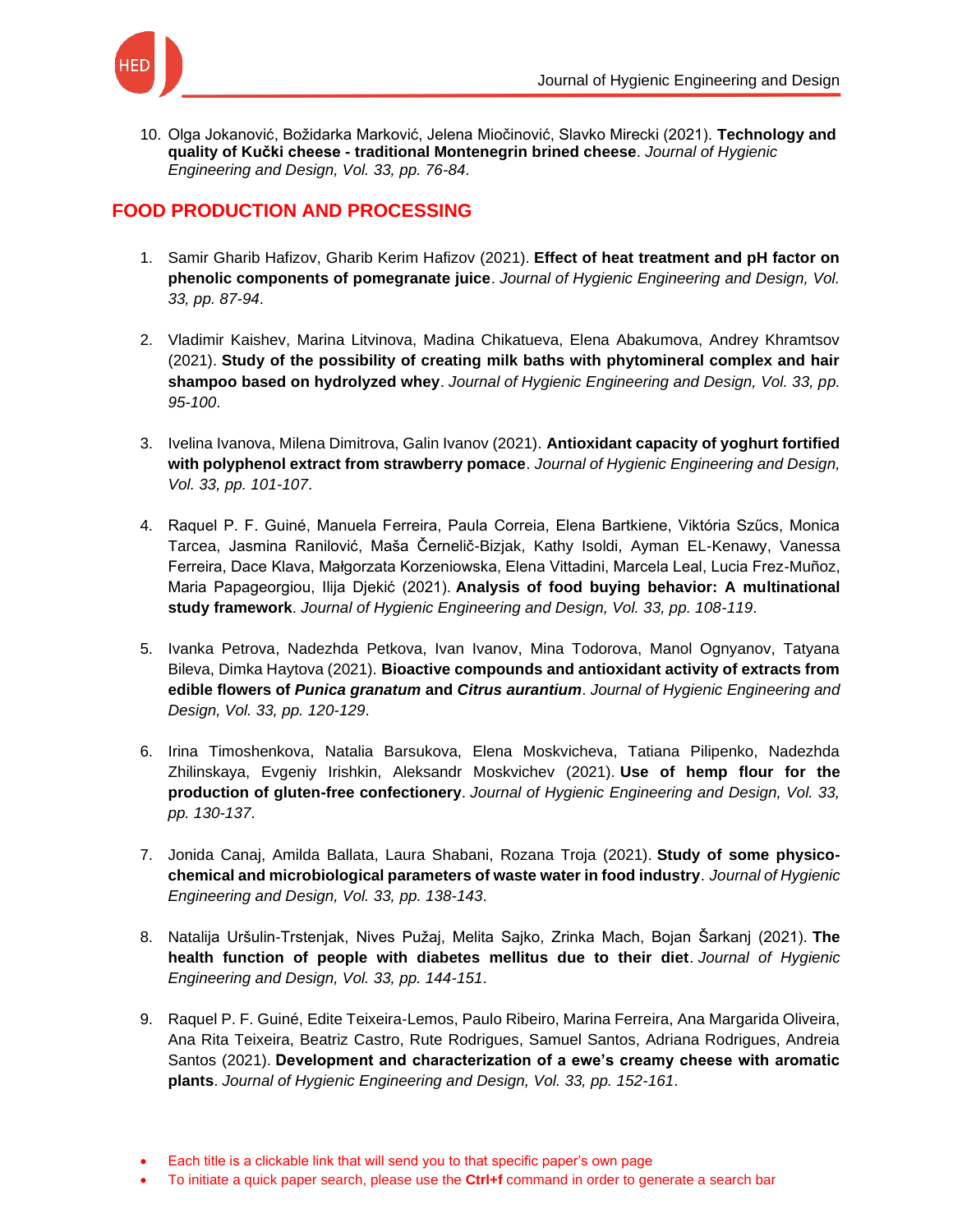

- 10. [Valentina Dobreva, Rajna Hadjikinova, Ivanka Petrova, Georgi Dobrev, Mima Hadjikinova](https://keypublishing.org/jhed/jhed-volumes/jhed-volume-33-fqs-10-olga-jokanovic-bozidarka-markovic-jelena-miocinovic-slavko-mirecki-2020-technology-and-quality-of-kucki-cheese-traditional-montenegrin-brined-cheese/)  (2021). **[Effect of maltitol on technological characteristics of pastry creams with low sugar](https://keypublishing.org/jhed/jhed-volumes/jhed-volume-33-fqs-10-olga-jokanovic-bozidarka-markovic-jelena-miocinovic-slavko-mirecki-2020-technology-and-quality-of-kucki-cheese-traditional-montenegrin-brined-cheese/)  content**. *[Journal of Hygienic Engineering and Design, Vol. 33, pp. 162-168](https://keypublishing.org/jhed/jhed-volumes/jhed-volume-33-fqs-10-olga-jokanovic-bozidarka-markovic-jelena-miocinovic-slavko-mirecki-2020-technology-and-quality-of-kucki-cheese-traditional-montenegrin-brined-cheese/)*.
- 11. [Lidia G. Stoyanova, Helen V. Semenova \(2021\).](https://keypublishing.org/jhed/jhed-volumes/jhed-volume-33-fpp-11-lidia-g-stoyanova-helen-v-semenova-2020-improving-training-in-food-microbiology/) **Improving training in food microbiology**. *[Journal of Hygienic Engineering and Design, Vol. 33, pp. 169-175](https://keypublishing.org/jhed/jhed-volumes/jhed-volume-33-fpp-11-lidia-g-stoyanova-helen-v-semenova-2020-improving-training-in-food-microbiology/)*.
- 12. [Lalka Rangelova, Vesselka Duleva, Stefka Petrova \(2021\).](https://keypublishing.org/jhed/jhed-volumes/jhed-volume-33-fpp-12-lalka-rangelova-vesselka-duleva-stefka-petrova-2020-legislative-measures-to-improve-the-nutrition-of-children-from-kindergartens-in-bulgaria/) **Legislative measures to improve the [nutrition of children from kindergartens in Bulgaria](https://keypublishing.org/jhed/jhed-volumes/jhed-volume-33-fpp-12-lalka-rangelova-vesselka-duleva-stefka-petrova-2020-legislative-measures-to-improve-the-nutrition-of-children-from-kindergartens-in-bulgaria/)**. *Journal of Hygienic Engineering and [Design, Vol. 33, pp. 176-179](https://keypublishing.org/jhed/jhed-volumes/jhed-volume-33-fpp-12-lalka-rangelova-vesselka-duleva-stefka-petrova-2020-legislative-measures-to-improve-the-nutrition-of-children-from-kindergartens-in-bulgaria/)*.
- 13. [Hristina Panajotova, Valentina Dobreva, Boriana Zhekova, Georgi Dobrev \(2021\).](https://keypublishing.org/jhed/jhed-volumes/jhed-volume-33-fpp-13-hristina-panajotova-valentina-dobreva-boriana-zhekova-georgi-dobrev-2020-immobilization-of-lipase-produced-by-rhizopus-arrhizus-on-chitosan-coated-polygalacturonic/) **Immobilization of lipase produced by** *Rhizopus arrhizus* **[on chitosan coated polygalacturonic acid](https://keypublishing.org/jhed/jhed-volumes/jhed-volume-33-fpp-13-hristina-panajotova-valentina-dobreva-boriana-zhekova-georgi-dobrev-2020-immobilization-of-lipase-produced-by-rhizopus-arrhizus-on-chitosan-coated-polygalacturonic/)  beads**. *[Journal of Hygienic Engineering and Design, Vol. 33, pp. 180-189](https://keypublishing.org/jhed/jhed-volumes/jhed-volume-33-fpp-13-hristina-panajotova-valentina-dobreva-boriana-zhekova-georgi-dobrev-2020-immobilization-of-lipase-produced-by-rhizopus-arrhizus-on-chitosan-coated-polygalacturonic/)*.
- 14. [Maša Knez Hrnčič, Dragana Borjan, Taja Žitek, Andrej Golle, Željko Knez \(2021\).](https://keypublishing.org/jhed/jhed-volumes/jhed-volume-33-fpp-14-masa-knez-hrncic-dragana-borjan-taja-zitek-andrej-golle-zeljko-knez-2020-antimicrobial-and-antioxidant-properties-of-origanum-vulgare-extracts/) **Antimicrobial and antioxidant properties of** *Origanum vulgare* **extracts**. *[Journal of Hygienic Engineering and](https://keypublishing.org/jhed/jhed-volumes/jhed-volume-33-fpp-14-masa-knez-hrncic-dragana-borjan-taja-zitek-andrej-golle-zeljko-knez-2020-antimicrobial-and-antioxidant-properties-of-origanum-vulgare-extracts/)  [Design, Vol. 33, pp. 190-194](https://keypublishing.org/jhed/jhed-volumes/jhed-volume-33-fpp-14-masa-knez-hrncic-dragana-borjan-taja-zitek-andrej-golle-zeljko-knez-2020-antimicrobial-and-antioxidant-properties-of-origanum-vulgare-extracts/)*.
- 15. Nadya Bozakova (2021). **[Oxidative and ethological indicators in hens with vitamin C](https://keypublishing.org/jhed/jhed-volumes/jhed-volume-33-fpp-15-nadya-bozakova-2020-oxidative-and-ethological-indicators-in-hens-with-vitamin-c-and-zinc-supplementation-during-a-hot-period/) and zinc supplementation during a hot period**. *[Journal of Hygienic Engineering and Design, Vol. 33, pp.](https://keypublishing.org/jhed/jhed-volumes/jhed-volume-33-fpp-15-nadya-bozakova-2020-oxidative-and-ethological-indicators-in-hens-with-vitamin-c-and-zinc-supplementation-during-a-hot-period/)  [195-201](https://keypublishing.org/jhed/jhed-volumes/jhed-volume-33-fpp-15-nadya-bozakova-2020-oxidative-and-ethological-indicators-in-hens-with-vitamin-c-and-zinc-supplementation-during-a-hot-period/)*.
- 16. Rolandas Drejeris, Jan Zukovskis (2021). **[New approach to a modeling of actions for new](https://keypublishing.org/jhed/jhed-volumes/jhed-volume-33-fpp-16-rolandas-drejeris-jan-zukovskis-2020-new-approach-to-a-modeling-of-actions-for-new-dietary-meals-creation/)  dietary meals creation**. *[Journal of Hygienic Engineering and Design, Vol. 33, pp. 202-209](https://keypublishing.org/jhed/jhed-volumes/jhed-volume-33-fpp-16-rolandas-drejeris-jan-zukovskis-2020-new-approach-to-a-modeling-of-actions-for-new-dietary-meals-creation/)*.
- 17. [Valentina Dobreva, Boriana Zhekova, Anelia Hambarliiska, Georgi Dobrev \(2021\).](https://keypublishing.org/jhed/jhed-volumes/jhed-volume-33-fpp-17-valentina-dobreva-boriana-zhekova-anelia-hambarliiska-georgi-dobrev-2020-purification-and-characterization-of-extracellular-lipase-produced-on-solid-state-fermenta/) **Purification [and characterization of extracellular lipase produced on solid state fermentation by](https://keypublishing.org/jhed/jhed-volumes/jhed-volume-33-fpp-17-valentina-dobreva-boriana-zhekova-anelia-hambarliiska-georgi-dobrev-2020-purification-and-characterization-of-extracellular-lipase-produced-on-solid-state-fermenta/)**  *Rhizopus arrhizus*. *[Journal of Hygienic Engineering and Design, Vol. 33, pp. 210-218](https://keypublishing.org/jhed/jhed-volumes/jhed-volume-33-fpp-17-valentina-dobreva-boriana-zhekova-anelia-hambarliiska-georgi-dobrev-2020-purification-and-characterization-of-extracellular-lipase-produced-on-solid-state-fermenta/)*.
- 18. [Sergey Babenyshev, Dmitriy Mamay, Andrey Bratsikhin, Alexandr Borisenko, Angelina Mamay,](https://keypublishing.org/jhed/jhed-volumes/jhed-volume-33-fpp-18-sergey-babenyshev-dmitriy-mamay-andrey-bratsikhin-alexandr-borisenko-angelina-mamay-sholpan-amanova-2020-ultrafiltration-of-cottage-cheese-whey-for-cleaning-of-n/)  Sholpan Amanova (2021). **[Ultrafiltration of cottage cheese whey for cleaning of nitrogenous](https://keypublishing.org/jhed/jhed-volumes/jhed-volume-33-fpp-18-sergey-babenyshev-dmitriy-mamay-andrey-bratsikhin-alexandr-borisenko-angelina-mamay-sholpan-amanova-2020-ultrafiltration-of-cottage-cheese-whey-for-cleaning-of-n/)  substances**. *[Journal of Hygienic Engineering and Design, Vol. 33, pp. 219-224](https://keypublishing.org/jhed/jhed-volumes/jhed-volume-33-fpp-18-sergey-babenyshev-dmitriy-mamay-andrey-bratsikhin-alexandr-borisenko-angelina-mamay-sholpan-amanova-2020-ultrafiltration-of-cottage-cheese-whey-for-cleaning-of-n/)*.
- 19. [Tatiana Dumitra Panaite, Mihaela Saracila, Cristina Soica, Cristina Tabuc, Alexandru Vlaicu,](https://keypublishing.org/jhed/jhed-volumes/jhed-volume-33-fpp-19-tatiana-dumitra-panaite-mihaela-saracila-cristina-soica-cristina-tabuc-alexandru-vlaicu-margareta-olteanu-raluca-turcu-2020-effect-of-the-inclusion-of-grape-see/)  Margareta Olteanu, Raluca Turcu (2021). **[Effect of the inclusion of grape seed oil in broiler diet](https://keypublishing.org/jhed/jhed-volumes/jhed-volume-33-fpp-19-tatiana-dumitra-panaite-mihaela-saracila-cristina-soica-cristina-tabuc-alexandru-vlaicu-margareta-olteanu-raluca-turcu-2020-effect-of-the-inclusion-of-grape-see/)  on the intestinal microflora balance**. *[Journal of Hygienic Engineering and Design, Vol. 33, pp.](https://keypublishing.org/jhed/jhed-volumes/jhed-volume-33-fpp-19-tatiana-dumitra-panaite-mihaela-saracila-cristina-soica-cristina-tabuc-alexandru-vlaicu-margareta-olteanu-raluca-turcu-2020-effect-of-the-inclusion-of-grape-see/)  [225-232](https://keypublishing.org/jhed/jhed-volumes/jhed-volume-33-fpp-19-tatiana-dumitra-panaite-mihaela-saracila-cristina-soica-cristina-tabuc-alexandru-vlaicu-margareta-olteanu-raluca-turcu-2020-effect-of-the-inclusion-of-grape-see/)*.
- 20. Оksana Zghurska (2021). **[Strategic innovative benchmarks of Ukrainian agro-industrial](https://keypublishing.org/jhed/jhed-volumes/jhed-volume-33-fpp-20-%d0%beksana-zghurska-2020-strategic-innovative-benchmarks-of-ukrainian-agro-industrial-enterprises-in-the-conditions-of-information-society/)  [enterprises in the conditions of information society](https://keypublishing.org/jhed/jhed-volumes/jhed-volume-33-fpp-20-%d0%beksana-zghurska-2020-strategic-innovative-benchmarks-of-ukrainian-agro-industrial-enterprises-in-the-conditions-of-information-society/)**. *Journal of Hygienic Engineering and [Design, Vol. 33, pp. 233-242](https://keypublishing.org/jhed/jhed-volumes/jhed-volume-33-fpp-20-%d0%beksana-zghurska-2020-strategic-innovative-benchmarks-of-ukrainian-agro-industrial-enterprises-in-the-conditions-of-information-society/)*.
- 21. [Sergey Babenyshev, Dmitriy Mamay, Andrey Bratsikhin, Alexandr Borisenko, Angelina Mamay,](https://keypublishing.org/jhed/jhed-volumes/jhed-volume-33-fpp-21-sergey-babenyshev-dmitriy-mamay-andrey-bratsikhin-alexandr-borisenko-angelina-mamay-sholpan-amanova-2020-concentration-of-cottage-cheese-whey-permeate-by-nanofil/)  Sholpan Amanova (2021). **[Concentration of cottage cheese whey permeate by](https://keypublishing.org/jhed/jhed-volumes/jhed-volume-33-fpp-21-sergey-babenyshev-dmitriy-mamay-andrey-bratsikhin-alexandr-borisenko-angelina-mamay-sholpan-amanova-2020-concentration-of-cottage-cheese-whey-permeate-by-nanofil/)  nanofiltration**. *[Journal of Hygienic Engineering and Design, Vol. 33, pp. 243-248](https://keypublishing.org/jhed/jhed-volumes/jhed-volume-33-fpp-21-sergey-babenyshev-dmitriy-mamay-andrey-bratsikhin-alexandr-borisenko-angelina-mamay-sholpan-amanova-2020-concentration-of-cottage-cheese-whey-permeate-by-nanofil/)*.

• To initiate a quick paper search, please use the **Ctrl+f** command in order to generate a search bar

<sup>•</sup> Each title is a clickable link that will send you to that specific paper's own page